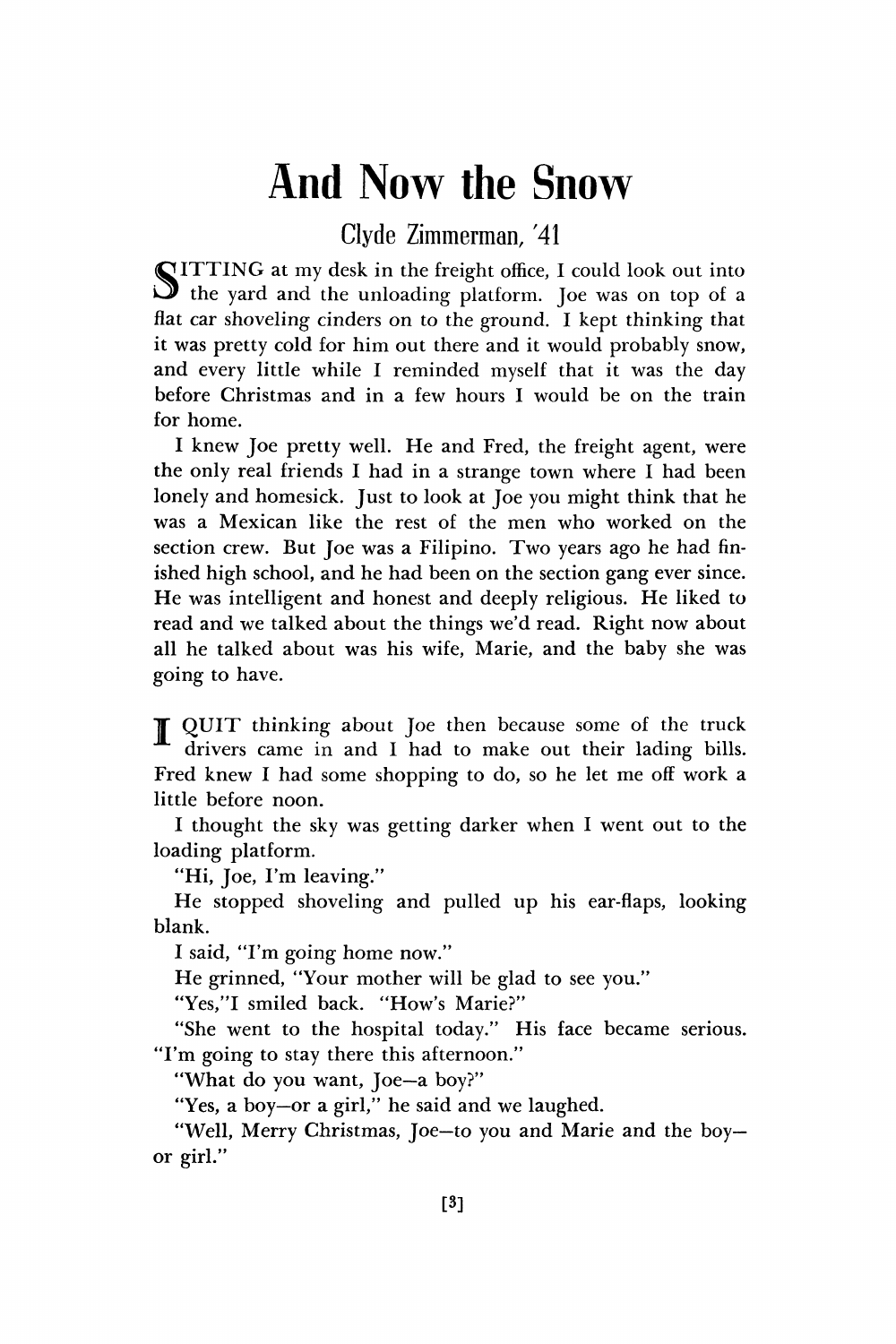THAT afternoon I bought some things to take home and packed. All afternoon a few flakes kept sifting out of the north. With the dusk I stood at my window to watch the lights come on soft and warm in all the houses down the street. The long ache to be home came in my throat. I could see it all. If the train was on time I would get home just a few minutes before midnight. I would come up the walk to our house and there would be a lighted Christmas tree in the front window. In the kitchen my mother and sisters would just be home from the little church where they went every Christmas Eve. We would have a merry late lunch. The ice box would be full of everything for Christmas dinner. We would stand for a few minutes looking at the Christmas tree and watching the fire dying in the fireplace. Then there would be Christmas morning . . . wakening in my own room . . . going downstairs to open the boxes. I saw it all over and over again while I was waiting for eight o'clock to come. When it was time to go I took my suitcase, and before I switched off the light, 1 looked around the small room.

When I came to the freight office I saw Fred's car was parked by the door. He was getting the Christmas presents which he had been keeping in the office so that his kids wouldn't find them.

"Think you'll make it, Santa Claus?" I said.

"Hi . . ." He stowed the packages away in the back seat. "1 think we're going to get some snow before the night is over." We could hear the telephone ringing in the office.

"I wonder who that is," he said. We listened to the shrill ringing and then he unlocked the door and went in. I stood staring at the long dark steel rails, waiting for the headlight of a train to come cutting through the blackness.

TFRED came out. His voice was low and even. "That was the hospital. Joe's wife and baby are both dead. They are looking for him."

I went all cold inside. "Why wasn't Joe there?"

"He was there all afternoon, but they told him to go out and get some supper and he hadn't been back yet."

We both knew Joe didn't have a phone.

"I guess there's nothing we can do," he said.

I never realized how much I liked Joe until then. "Look, can I borrow your car for a little while?"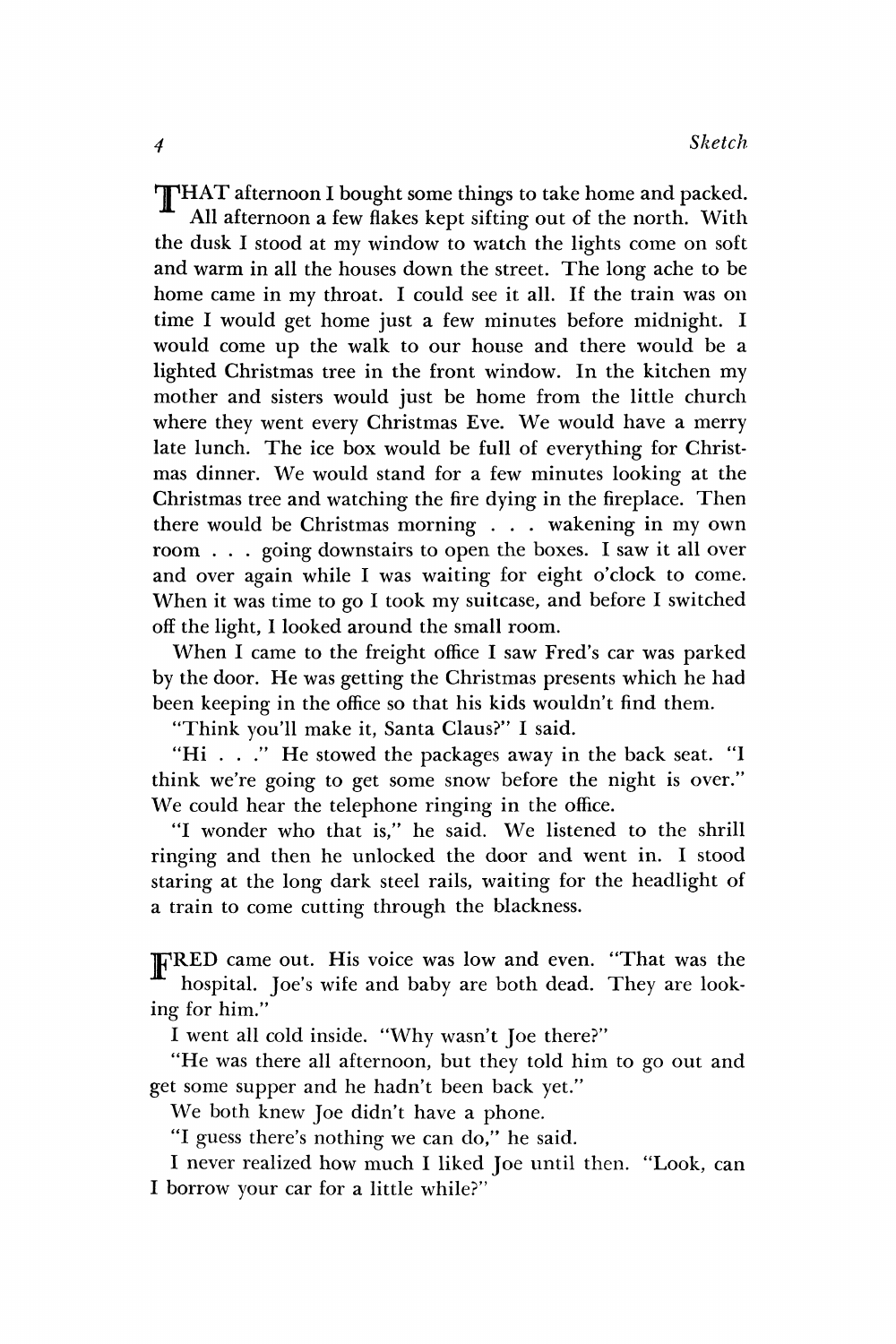"Sure—drop me off at the house. . . I thought you had to catch a train?"

"I can always catch a train."

I let Fred and his packages off and drove back to town. On the way back I saw a train pulling out of the station.

T DIDN'T expect to find Joe at home, but I drove out and looked. Then I parked the car on Main street and began to search the restaurants. The last one was a little cafe at the end of the street. Across from it was a wooden church. People were going in and a little group was on the steps singing carols.

"Silent night, holy night! All is calm, all is bright."

I went into the cafe. A glance around its tiny interior and I was back in the street. I noticed that it was beginning to snow hard and the flakes were fat and fluffy in the yellow light from the cafe window. I stood there wondering if Joe had gone back to the hospital. Then I saw him. He must have been in the church, because he emerged from the group of singers and started down the street. I ran after him.

"Joe!"

**HE** TURNED around. For a moment I thought he didn't recognize me. His shoulders were hunched a little and there recognize me. His shoulders were hunched a little and there was something in his face I hadn't seen before. His eyes didn't meet mine, but looked past me.

"I've been praying for them," he said.

We were farther from the singing now, but the voices were still audible. "All is calm, all is bright . . . mother and child . . . sleep in heavenly peace."

"Yes, Joe." How could I tell him what I had to tell him?

"It was a boy," he said.

**HE** HAD gone back. He knew! Then I knew what it was in his face—how close he was to breaking. His faith and his his face—how close he was to breaking. His faith and his grief were struggling in his eyes, around his mouth. I stood there with the wet snow brushing my face. All the little details of the time fixed themselves in my mind. At our feet some oak leaves were being buried by the snow. My mind seized upon them while I tried to think of something to say to Joe. They were leavesgoing gently, softly as all things that are mortal go. The rain had come to quiet them and now the snow was coming and spreading white peace over them. And the thought came to me